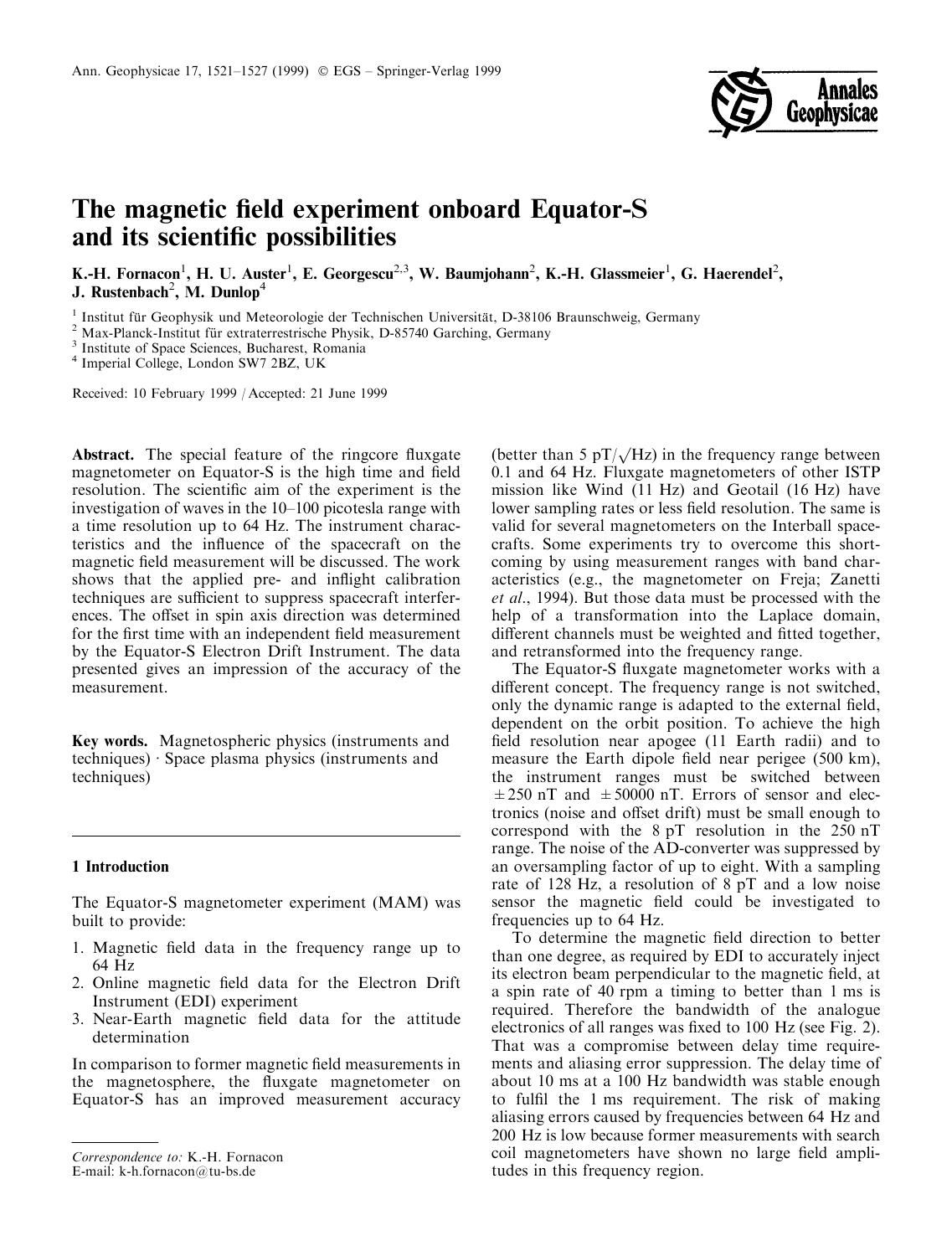Another problem for the magnetic field measurement onboard Equator-S was the vicinity of the magnetometer sensors to the main spacecraft, which included a torquer system with four iron-filled coils (together 4 kg) soft magnetic material). This was used for spin up and two air coils have been used for changing the spin axis of the spacecraft. Compared with magnetometer booms on other spacecraft (Cluster 5 m, Interball 13 m, Wind 12 m, Geotail and Polar 6 m) the 1.8-m booms of Equator-S are small. Therefore the investigation of the interaction between torquer coils and magnetometer were one of the most important pre-flight measurement tasks.

## 2 Instrument description

The Equator-S spacecraft carries two dual fluxgate magnetometers in cold redundancy (main and redundant system). Each magnetometer consists of two threecomponent ringcore sensors (outboard and inboard), its analogue electronics, a 16 bit ADC, a data processing unit, and a DC/DC converter.

Electronics and sensors were manufactured by MPE and Magson GmbH, and the DC/DC converter by Imperial College, London. The block diagram of one of these systems is shown in Fig. 1 and the main technical parameters are listed in Table 1.

In order to detect and correct for the changing magnetic background of the spacecraft, outboard sensors are mounted at the tips of the two 1.8-m radial booms and inboard sensors are located 50 cm inward from the end of the boom. The Y components of the sensors are aligned in the boom direction. Two operation modes are installed in the onboard software. In dual mode, data of both sensors (OS and IS) are transmitted at a rate of 64 Hz. In single mode data from only the primary sensor is transmitted at a rate of 128 Hz. Either sensor can be configured as the primary sensor. The sampling process will be triggered with the



Fig. 1. Block diagram of one magnetometer system

transmission of the Z-component of the primary sensor for all components at the same time.

The following hard- and software tools are implemented:

- 1. An oversampling factor of 1 to 8 can be chosen by command.
- 2. The ranges can be switched automatically, depending on the magnitude of the external field. The configuration for auto ranging is programmable. Free parameters are the upper and lower thresholds for range switching, the number of vectors which have to exceed the threshold before the range will be switched, and the start range.

| <b>Table 1.</b> Main technical para-<br>meters of MAM | Parameters                                            | Values                         |  |  |
|-------------------------------------------------------|-------------------------------------------------------|--------------------------------|--|--|
|                                                       | Mass                                                  |                                |  |  |
|                                                       | Sensors                                               | $4 \times 300$ g               |  |  |
|                                                       | Electronics                                           | 1800 g                         |  |  |
|                                                       | Aluminium shield                                      | $2000 \text{ g}$               |  |  |
|                                                       | Power consumption                                     | 3.5 W                          |  |  |
|                                                       | Dynamic ranges (5 steps)                              | $\pm 250$ nT- $\pm 50.000$ nT  |  |  |
|                                                       | Resolution                                            | $16$ bit                       |  |  |
|                                                       | Frequency range                                       | $0-64$ Hz                      |  |  |
|                                                       | Data rate                                             | $6 \text{ kbit/s}$             |  |  |
|                                                       | Working temperature range.                            |                                |  |  |
|                                                       | <b>Sensors</b>                                        | $-100$ °C-+100 °C              |  |  |
|                                                       | Electronics                                           | $-55$ °C $-+80$ °C             |  |  |
|                                                       | Electronics temperature coefficient in 250 nT-range   |                                |  |  |
|                                                       | Offset                                                | $\leq 10 \text{ pT}/\text{°C}$ |  |  |
|                                                       | Scale factor                                          | $\leq 100$ ppm/°C              |  |  |
|                                                       | Sensor temperature coefficient in 250 nT-range of the |                                |  |  |
|                                                       | Offset                                                | $\leq 30$ pT/ $\rm ^{\circ}C$  |  |  |
|                                                       | Scale factor                                          | $\leq$ 20 ppm/°C               |  |  |
|                                                       | Long term offset instability                          | $\leq 1 \text{ nT/month}$      |  |  |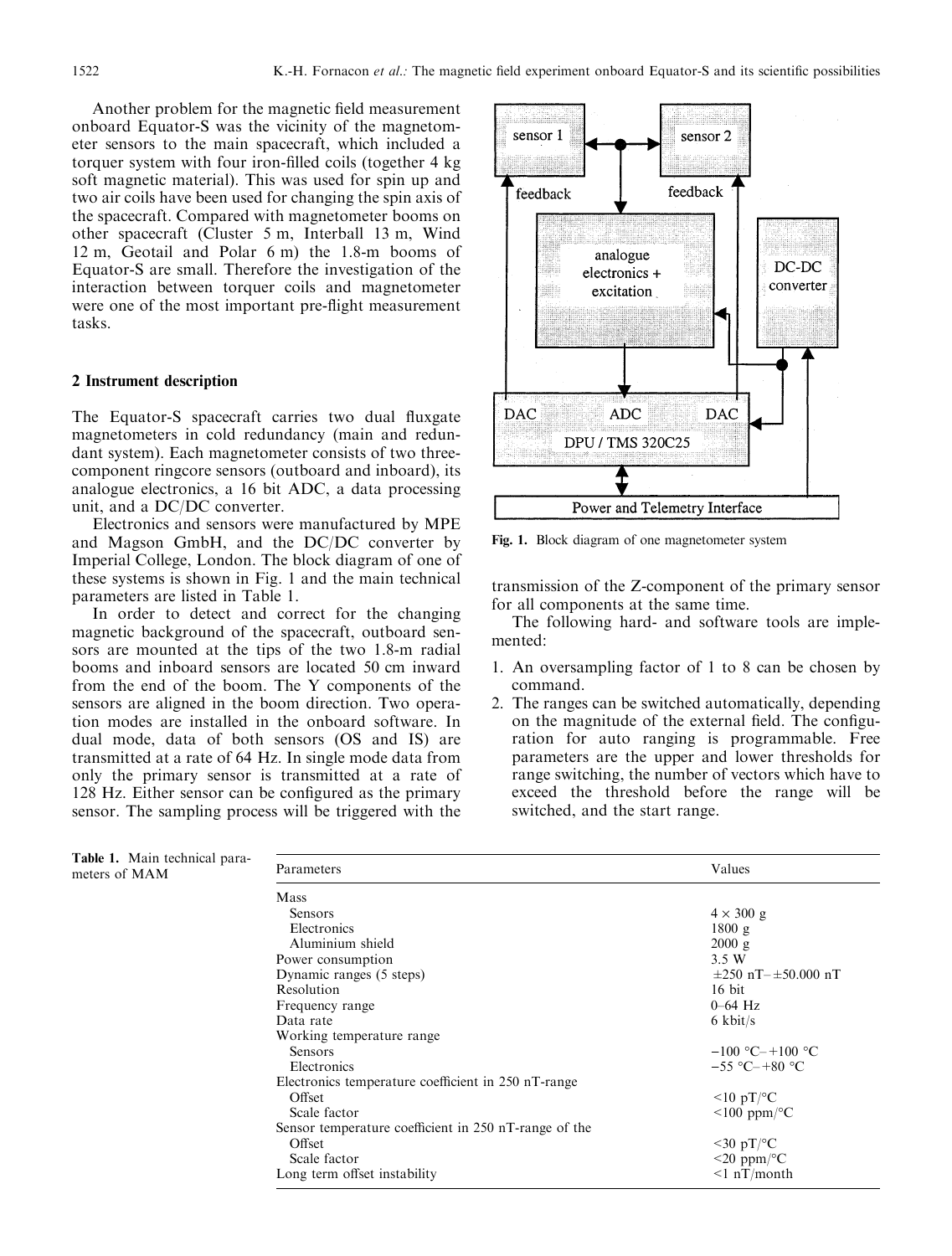

Fig. 2. Transfer function of the Equator-S magnetometer in three ranges

- 3. Compensation fields can be generated to reduce spacecraft generated offset. Maximum compensation fields in the  $256-nT$  and in the 1000-nT range are  $\pm 100$  nT and in the upper ranges  $\pm 5000$  nT.
- 4. A test cycle using a sequence of compensation fields is implemented onboard.

## 3 Preflight calibration

The magnetometer for Equator-S was tested over more than two years in test facilities of the following institutions and companies: Geomagnetic Observatory Niemegk, Germany, Technical University Braunschweig, Magnetsrode, Germany, Centre National Researche Geophysique National Garchy, France, Magson GmbH, Jeserigerhütten, Germany, and IABG, Ottobrunn, Germany.

The time delay between the measurement and the moment of writing into the telemetry frame was calculated and experimentally determined. The time delay depends on both the analogue time delay (dominated by the bandwidth) and the operation mode of the instrument. Dependent on range and mode the time delay was between 8 and 10 ms. The accuracy of its determination and its stability was better than 0.5 ms.

The sensor offset and its time and temperature stability was determined at many times during the preflight calibration phase. In the  $256$ -nT and  $1000$ -nT range the offsets of all sensors were always less than

1 nT at room temperature. The dependency from the sensor temperature (tested between  $-55 \,^{\circ}\text{C}$  to 45  $^{\circ}\text{C}$ ) was less than 4 nT total. The dependency from the electronics temperature (tested between  $-20$  °C to 60 °C) was less than 0.5 nT total. The output of the offset determination is a vector,  $O_{\text{MAG}}$ , which is dependent on the selected range.

Scale factors and orthogonality of the sensor system were determined in Jeserigerhütten (JH) and Magnetsrode with the help of two different measurement concepts. In JH the sensor was rotated in the homogeneous Earth field. The field magnitude calculated from the three fluxgate components was fitted to the measurement result of a proton magnetometer by varying scale factors and orthogonality of the fluxgate components. Using the coil facilities in Magnetsrode we could show that the orthogonality does not depend on the measurement range. The nonlinearity was less than  $0.1\%$  in all ranges. The non-linear influence of a transverse field was not detectable. The output of both calibration procedures is a matrix,  $M_{\text{MAG}}$ , which also depends on the selected range.

The measurement of the magnetic properties of the satellite was performed at the IABG Ottobrunn. The main disturbance source was the magnetorquer system. The core material of the coils is a soft magnetic Permenorm alloy from Vacuumschmelze Hanau. If we assume that the material is completely saturated the magnetic moment could be calculated as follows:

$$
M_{\rm M} = MV = (B_{\rm Sat}m)/(\mu_0 \rho) \tag{1}
$$

Using a density,  $\rho = 8.2$  g/cm<sup>3</sup>, and a saturation induction,  $B_{\text{Sat}} = 1.5$  T, for Permenorm, we have the following relation between the weight of the soft magnetic material and magnetic moment:

$$
M_{\rm M} = 150m\tag{2}
$$

This means that 1 kg of soft magnetic materials per coil are necessary to generate a magnetic moment of 150 Am<sup>2</sup> . A low coercivity of less than 40 mA/cm corresponds to a low rest magnetisation. The rest magnetisation after switching off the torquer generates a field on the position of the outboard sensor of 5 nT. To reduce this influence, demagnetisation procedures were introduced into the onboard software. After demagnetisation the offset generated by the torquer,  $\mathbf{O}_{SC}$ , was less than 1 nT (outboard) and 2 nT (inboard sensor).

To estimate the induced influence we have to calculate the equivalent magnetic moment for an external field using the effective permeability,  $\mu_{\text{eff}}$ , of the torquer coil. The effective permeability for a iron rod could be estimated with the following equation (Boll, 1990; Sommerfeld, 1961):

$$
\mu_{\text{eff}} = \left[\mu_{\text{a}}^{-1} + (\ln p - 1)/p^2\right]^{-1} \tag{3}
$$

At a length/diameter ratio,  $p$ , of about 90 and a permeability,  $\mu_a$ , of 9000, the effective permeability of a torquer coil is about 1800. Introducing the effective permeability in Eq. (1) the following relation between induced magnetic moment and external field is: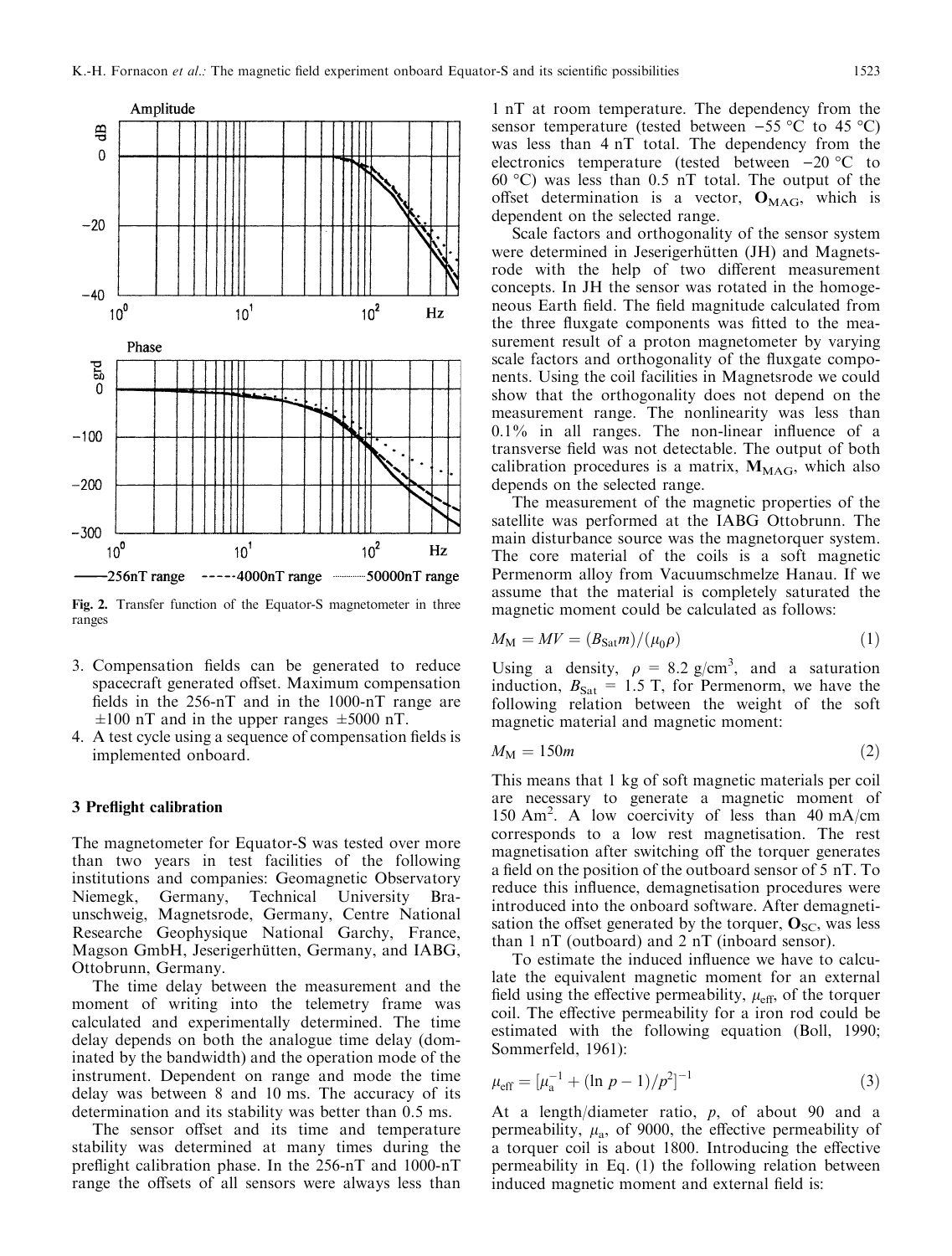

Fig. 3. Accommodation of magnetometer sensors and torquer coils

$$
M_{\rm M} = (B_{\rm Ext} m \mu_{\rm eff}) / (\mu_0 \rho) \tag{4}
$$

$$
M_{\rm M} = 1.8 \times 10^5 B_{\rm Ext} \tag{5}
$$

The coils are effective only in  $Y$  and  $Z$  directions (simplified two of them in each direction). Therefore the following relation for the components of the induced magnetic moment is:

$$
M_x = 0 \quad M_y = 13.6 \times 10^5 B_y \quad M_z = 3.6 \times 10^5 B_z \quad . \tag{6}
$$



Fig. 4. Offset behaviour of the components perpendicular to the spin axis over 120 days

Using the geometry, given in Fig. 3, we can calculate the magnetic field on the  $i = x, y, z$  sensor positions as follow:



Fig. 5. a Offset behaviour after perigee without torquing activities relative to apogee: b Offset behaviour after torquing sequence relative to apogee (see text for details)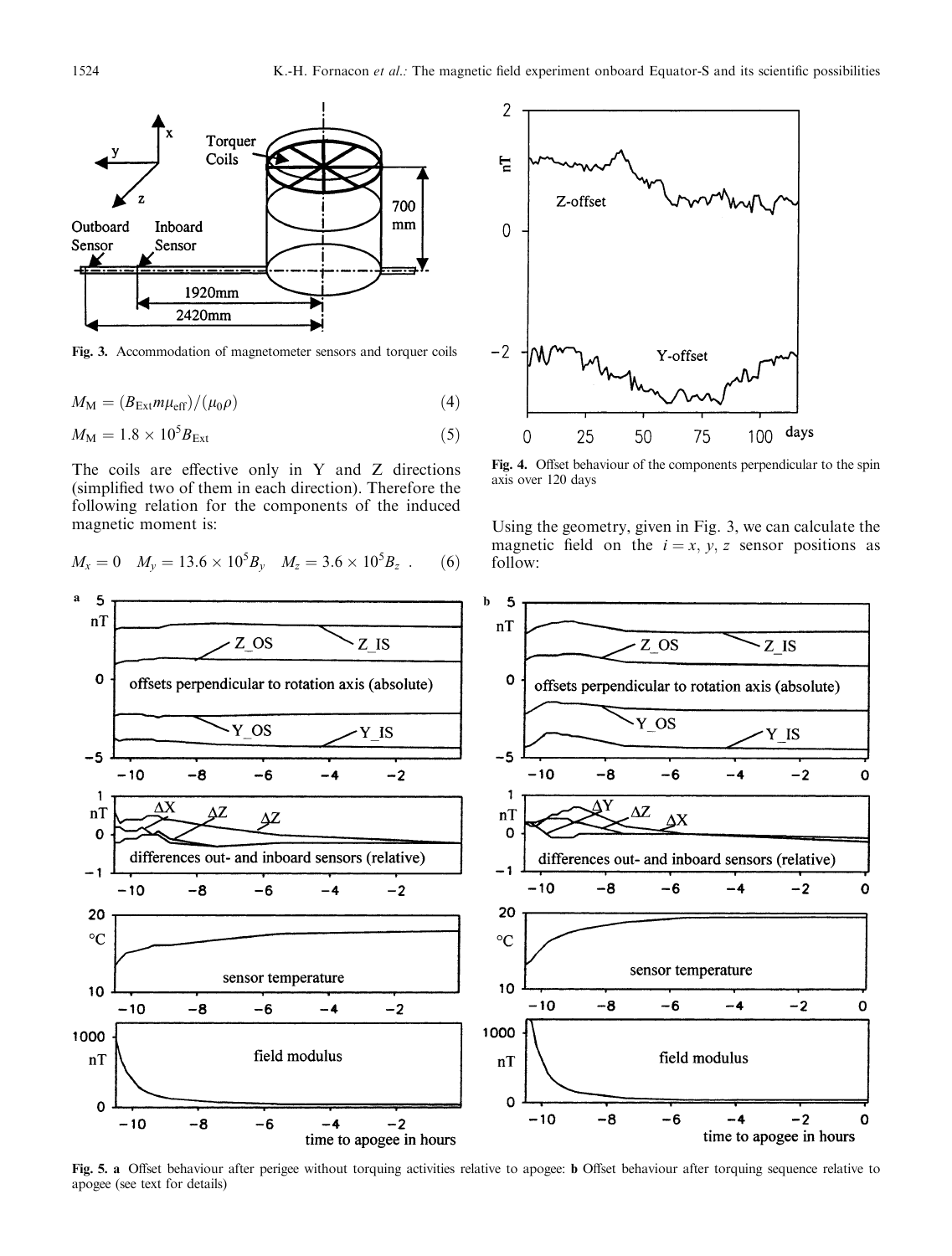$B_{\text{Ti}} = (\mu_0/4\pi)[3i(M_x x + M_y y + M_z z)/R^5 - M_i/R^3]$  $(7)$ 

The calculated influence is given in the following matrix:

|     |                                                          |                                    | $\begin{bmatrix} 1.0000 & 0.0018 & 0.0000 \end{bmatrix}$ |  |
|-----|----------------------------------------------------------|------------------------------------|----------------------------------------------------------|--|
| OS: |                                                          |                                    | $0.0000 \quad 0.9960 \quad 0.0000$                       |  |
|     |                                                          |                                    | $\begin{bmatrix} 0.0000 & 0.0000 & 1.0022 \end{bmatrix}$ |  |
| IS: | $\begin{bmatrix} 1.0000 & 0.0041 & 0.0000 \end{bmatrix}$ |                                    |                                                          |  |
|     |                                                          | $0.0000 \quad 0.9931 \quad 0.0000$ |                                                          |  |
|     |                                                          | $0.0000 \quad 0.0000 \quad 1.0042$ |                                                          |  |

The influence of the soft magnetic material on orthogonality and scale factor was also tested in the IABG. The IABG coil system was used to generate well known fields in all direction. Additional sensors are located on the nominal position of the deployed Equator-S sensor booms. The measurement has been performed with and without spacecraft.

The following spacecraft matrices,  $M_{SC}$ , are the results of these measurements:

|     | 1.0001    | 0.0017    | $-0.0001$ |
|-----|-----------|-----------|-----------|
| OS: | 0.0000    | 0.9964    | 0.0000    |
|     | 0.0001    | 0.0000    | 1.0020    |
| IS: | $-1.0002$ | 0.0037    | 0.0000    |
|     | 0.0000    | 0.9939    | 0.0000    |
|     | 0.0000    | $-0.0001$ | 1.0037    |

The comparison between calculated influences, based on material parameters and dimensions, and the measured results shows only differences smaller than  $10^{-3}$ . The main influence on scale factor of about  $0.5\%$  is in boom direction. The orthogonality is influenced in the angle between boom and rotation axis with 0.2°.

The final calibration matrix was calculated from sensor offsets and sensor matrix (both depends from range) and from spacecraft offset and spacecraft matrix:

$$
\mathbf{B} = \mathbf{M}_{\rm SC} [\mathbf{M}_{\rm MAG} (\mathbf{B}_1 - \mathbf{O}_{\rm MAG}) - \mathbf{O}_{\rm SC}] \tag{8}
$$

These four sources are the basis for the inflight calibration.

#### 4 Inflight calibration

The main and the redundant magnetometer system were tested successfully during the commissioning phase. All hard and software parts were faultless in operation. The magnetometer was working during the commissioning phase from 11 December, 1997, to 20 January, 1998, in dual mode and from 20 January to 30 April, 1998 in single mode. The sensor works in a temperature range between  $3 \text{ °C}$  to  $23 \text{ °C}$ . The electronics temperature varied between 18 °C and 36 °C.

The offsets of the components perpendicular to the spin axis (Y, Z) were determined with the help of the spacecraft rotation. Figure 4 shows the offset behaviour of the Y and Z-components of the outboard sensor over a flight time of four month in 1998. The offset determination was made each orbit in a time interval of  $\pm 3$  h relative to apogee. The offset variation of both components was less than 1 nT.

The spin axis offset  $(X)$  could be determined only with the help of field magnitudes measured by EDI, because due to the orbit (distance  $\leq 11 \text{ R}_{\text{E}}$ ) statistical methods gave only poor results. The  $X$  offset changed between  $-2.5$  and  $-3.3$  nT (Paschmann *et al.*, 1998).

The influence of the torquer on the offset is shown in Fig. 5a, b. Figure 5a shows the offset behaviour after perigee without any torquing manoeuvre on 6 January 1998. Figure 5b shows the same orbit interval after a torquing manoeuvre on 15 January. The time axis is relative to apogee. In the top panels the absolute offsets of the Y and Z components are drawn. In the second panels the differences of inboard and outboard sensor for all three components are drawn. The offsets will be influenced by the sensor temperature (panel 3) and the external field (bottom panels). The influence is independent of the torquing manoeuvre at less than  $\pm 0.5$  nT.

## 5 Evaluation of the data quality

Figure 6 shows two spectrograms during smooth magnetic field conditions over a 1 min interval on 30 January, 1998 from 19:13:26 to 19:14:30 UT Earthward of the magnetopause. The magnitude is in the order of 90 nT. The noise level in components and magnitude is



Fig. 6. Amplitude spectrum of a component perpendicular to the spin axis (*upper*) and amplitude spectrum of the field magnitude (*lower*)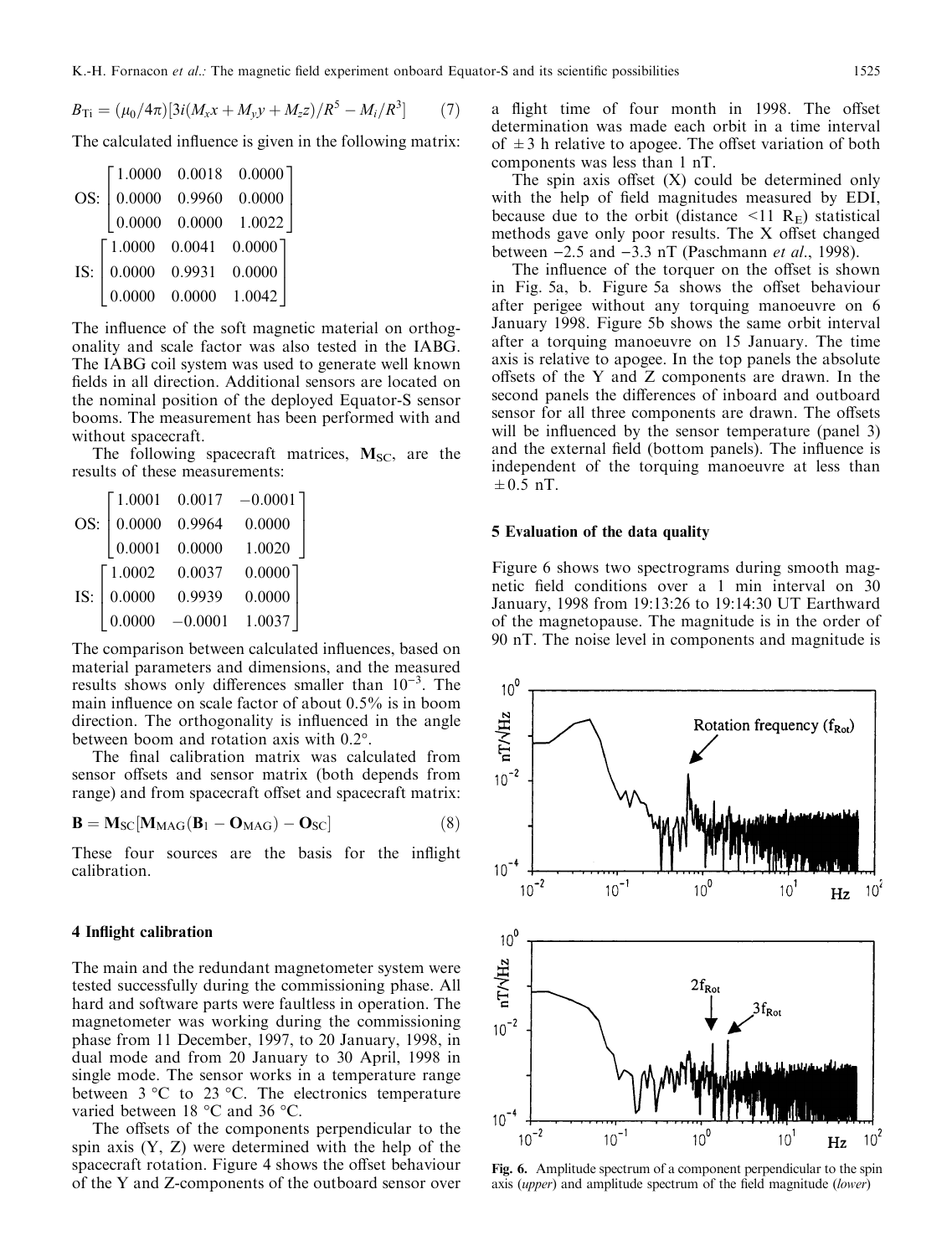less than 2 pT/ $\sqrt{Hz}$  in the frequency band between 0.1 and 64 Hz. The rotation frequency part and the scale of its upper harmonics give an impression concerning the accuracy of the determination of offsets, scale factors, and orthogonality. The low levels at rotation frequency and its upper harmonics in the Y and Z components demonstrate the accuracy of the instrument's linearity, timing and despinning.

Magnetic field measurements in the magnetosheath on 24 January from 23:20:50 to 23:21:20 UT are shown in Fig. 7. The upper panel shows the magnitude and the polar and azimuth angles of the magnetic field in GSE coordinates for a time interval of 30 s. The deep magnetic trough of a mirror wave can clearly be seen. Also seen are three intervals, where the angles show strong variations, indicating higher frequency shear



Fig. 7. Magnetic trough inside a magnetosheath mirror wave (upper panel in GSE) and Lion Roar signal wave form perpendicular to the mean field (lower panels)